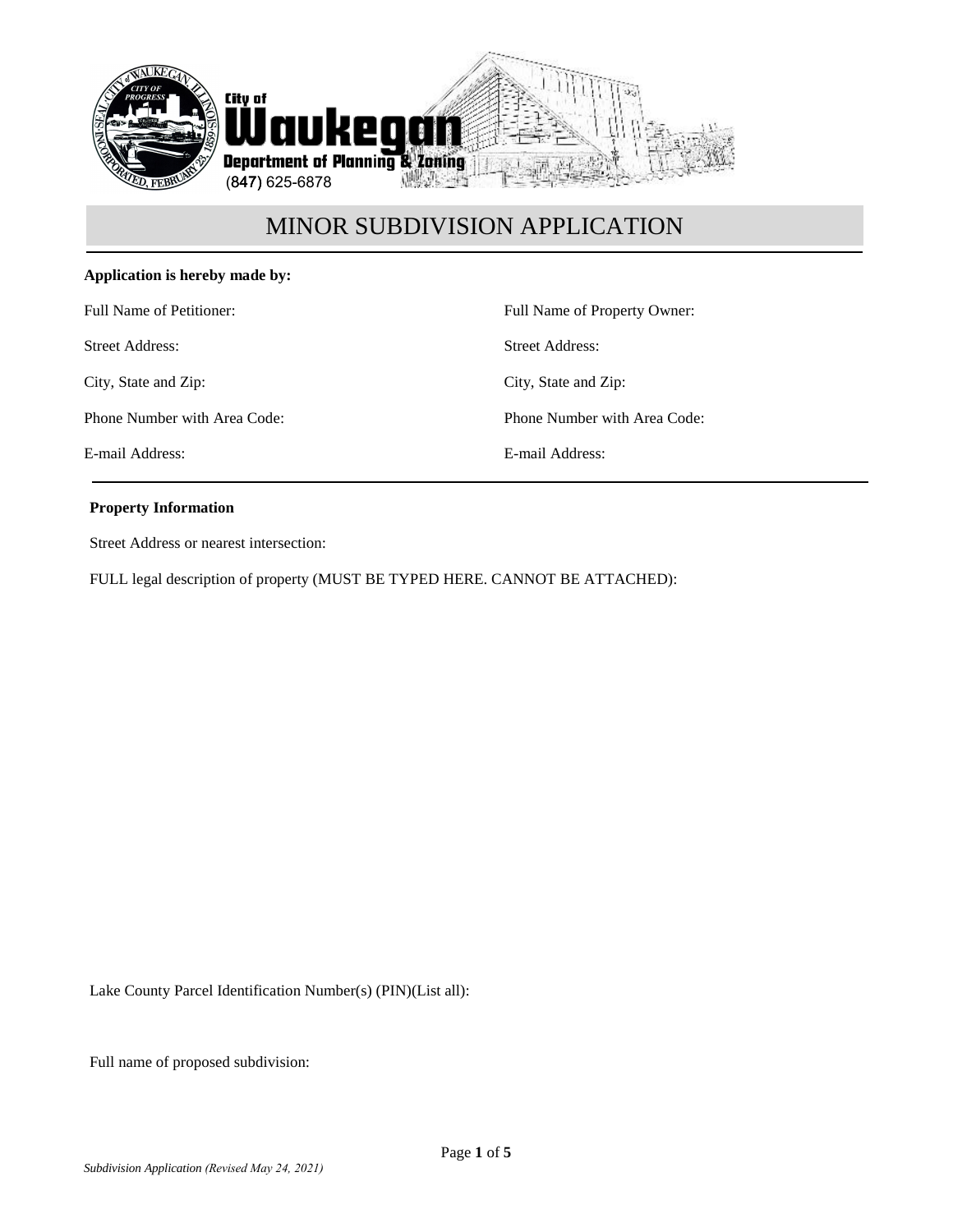#### **Zoning and Use Information**

**1. Zoning of the property:** M-CR Marine-Commercial Recreational

#### **2. Proposed use of the property that warrants this application for a subdivision:**

A sale or exchange of small parcels of land to or between adjoining property owners, where such sale or exchange does not create additional lots or create any lot which is not in full conformance with the Waukegan Zoning Ordinance, and the resulting combined parcel of land would not be separated by any right-of-way or access easement and any other easement which would have the effect of creating two separate parcels of land.

The division of land into three or less parcels for sale or donation of at least one such parcel to a not-for-profit corporation whose sole purpose and objective is to acquire and maintain lands in a natural state as a nature preserve or for open space, provided, however, that any such division shall not create any lot which is not in full conformance with the Waukegan Zoning Ordinance, and further provided that such not-for-profit corporation place a conservation easement on the land to be retained as open space or a nature preserve, which easement shall be in the form of a recordable document satisfactory to the Corporation Counsel of the City of Waukegan. Such easement shall be recorded and a copy provided to the City. In the event the said land is later proposed to be developed, the requirements of this Subdivision Ordinance shall be complied with, and a formal request for subdivision shall be submitted to the City.

The division of land into three or less parcels for sale or donation of at least one parcel to the City of Waukegan, the Waukegan Park District, or Waukegan School District 60, for the purpose and objective of acquiring additional land for public purpose.

Lot line adjustment between two lots to make a lot conforming with respect to lot size or lot width.

**3. If the proposed subdivision is approved, what improvements or construction is planned?** (An accurate site plan is required to establish that the proposed improvements can meet the minimum zoning and subdivision requirements)

| 4. | <b>Size of Subdivision:</b>                | Square Feet:                             |             | Acres:      |  |
|----|--------------------------------------------|------------------------------------------|-------------|-------------|--|
| 5. | Number of developable lots in subdivision: |                                          |             |             |  |
| 6. | <b>Number of Outlots:</b>                  | <b>Total number of Lots and Outlots:</b> |             |             |  |
| 7. | <b>Range of Developable Lot Size:</b>      | Minimum:                                 | Square Feet |             |  |
|    | Maximum:                                   | Square Feet                              | Average:    | Square Feet |  |

**8. Use and Dedication of Outlots (list each outlot separately):**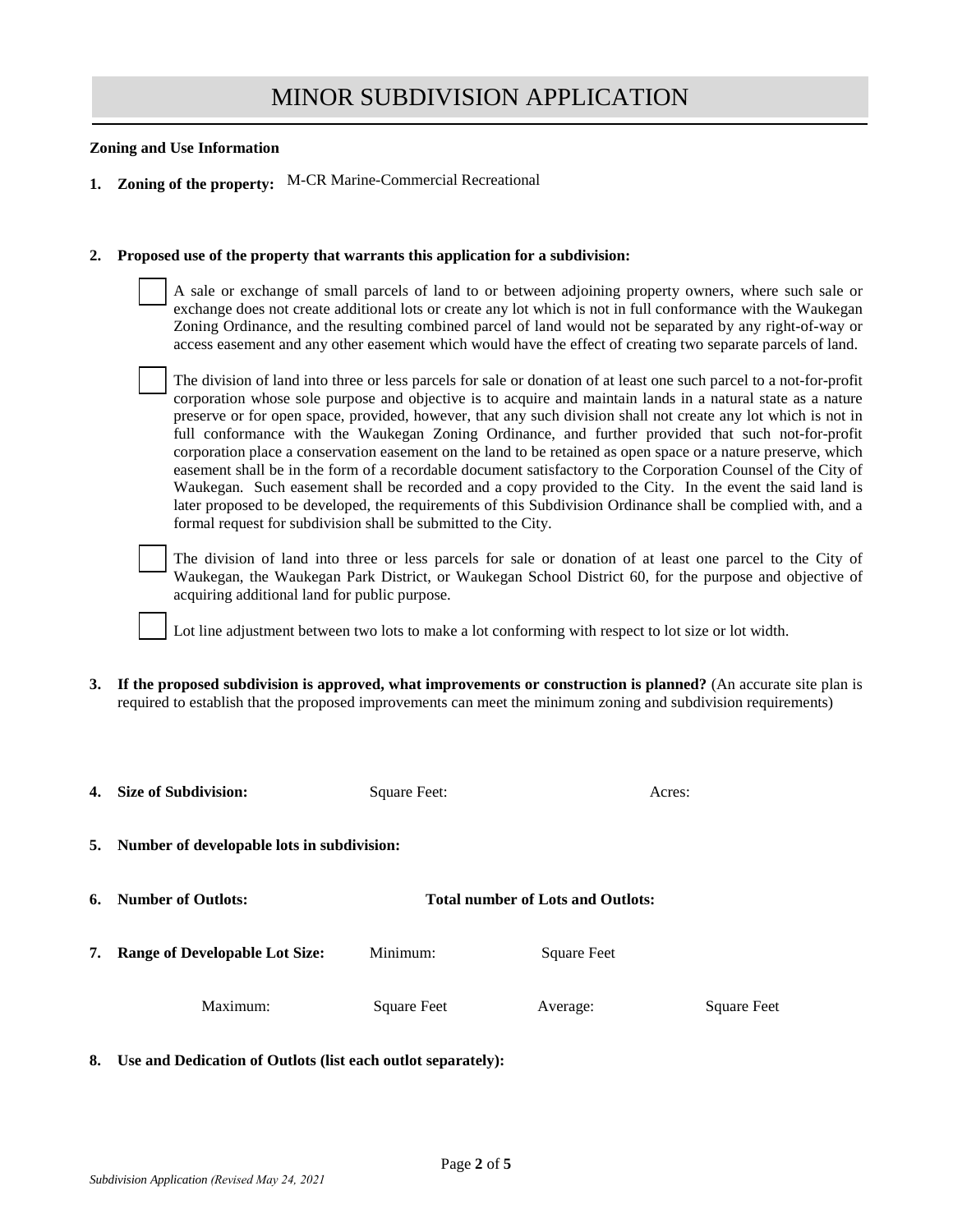**9. Are there any existing covenants or restrictions on the property proposed for subdivision?**



 $Yes$   $No$ 

If Yes, describe:

# **10. Is ANY part of the proposed subdivision in a:**

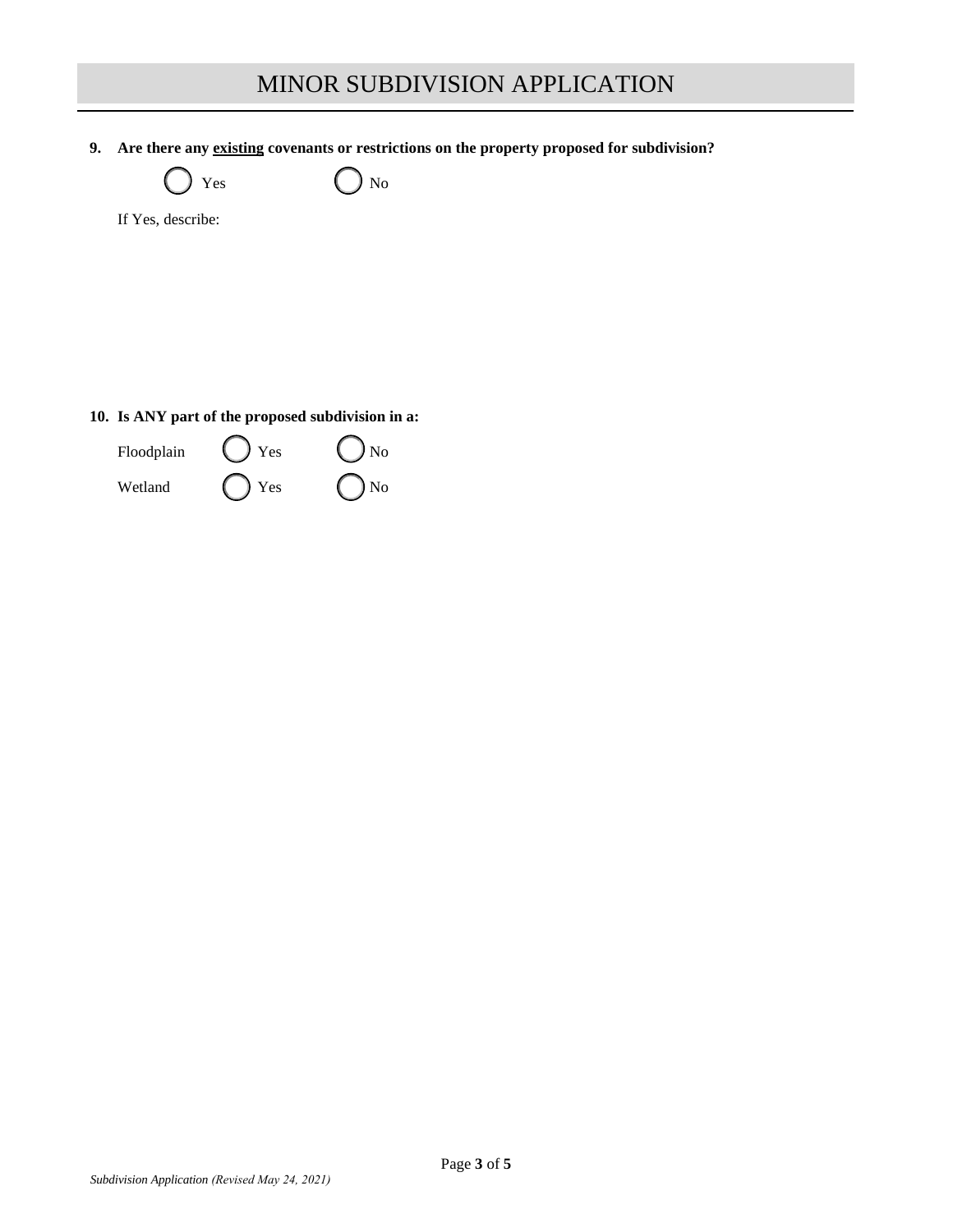#### **Signatures and Notary Seal**

I (We) certify that all of the above statements and statements on any documents or drawings submitted herewith are true to the best of my (our) knowledge and belief.

Name of Applicant Signature of Applicant and Date

Name of Property Owner Signature of Property Owner and Date

# **SIGNATURE BY THE PROPERTY OWNER GRANTS ACCESS TO THE PROPERTY IN QUESTION TO THE CITY OF WAUKEGAN, ITS STAFF, COMMISSION AND CITY COUNCIL MEMBERS.**

**NOTARY**

STATE OF  $\qquad \qquad$ 

COUNTY OF )

I, the undersigned, a Notary Public, in and for said County, in the State aforesaid, DO HEREBY CERTIFY THAT

) SS.

### (NAME OF APPLICANT)

is/are personally known to me, that said person(s) appeared before me this day in person and severally acknowledged that he/she/they signed and delivered the forgoing owners authorization above as his/her/their free and voluntary act for the uses and purposes herein set forth.

| Given under my hand and Notary Seal, | this | dav of | 20 |  |
|--------------------------------------|------|--------|----|--|
|                                      |      |        |    |  |

Signature of Notary Public

NOTARY SEAL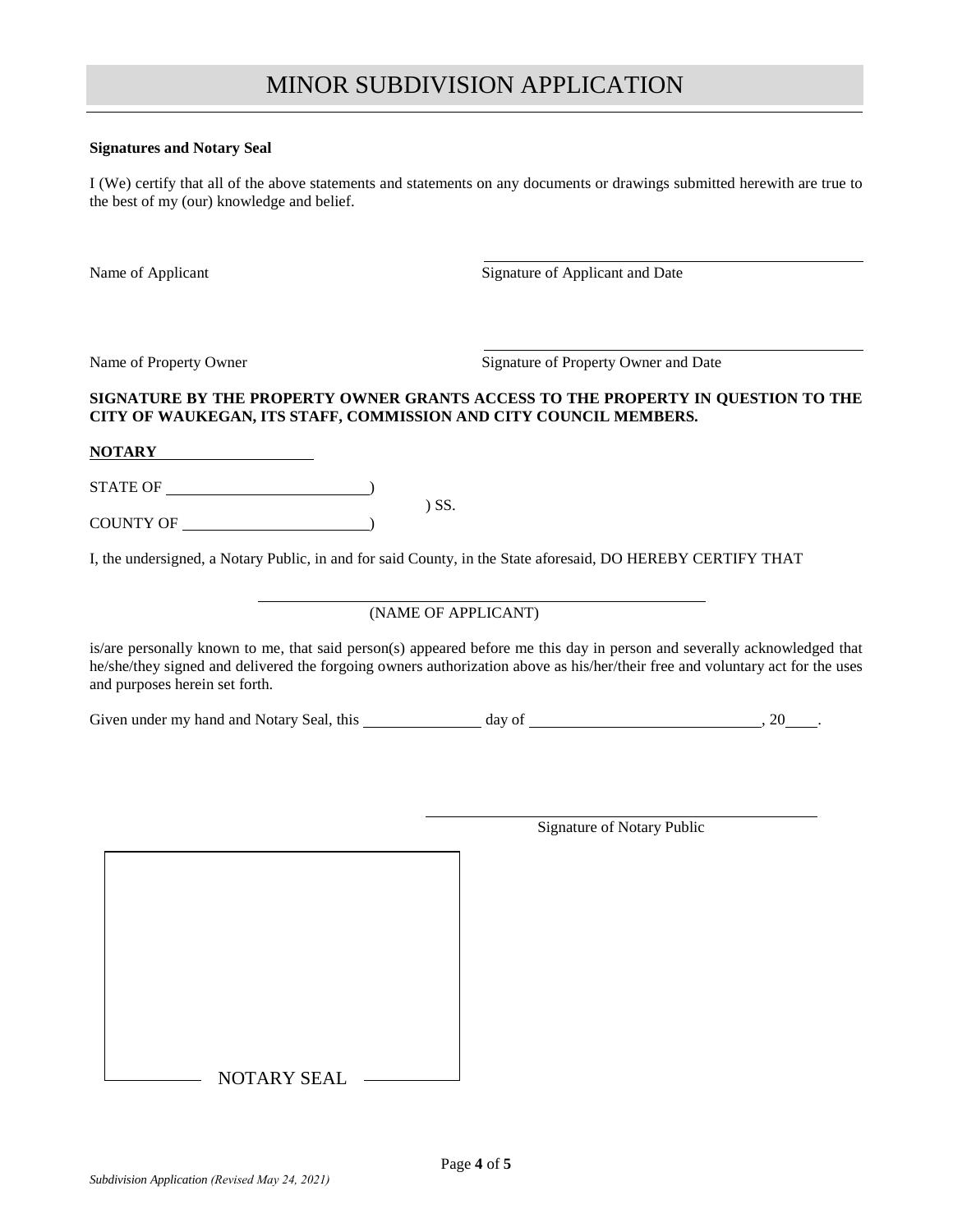### **PROCEDURES**

- 1. Pre-Application Meeting. A pre-application meeting with the City Engineer and Plat Administrator is required prior to considering submitting an application for administrative review and approval of a minor subdivision. The purpose of such conference is to allow the applicant to present a general concept of his proposed minor subdivision for administrative approval prior to the preparation of this application. The scheduling of a pre-application meeting does not guarantee approval.
- 2. A request for administrative review and approval typically takes one to two weeks.
- 3. If there are any CC & R's and/or Homeowners Association proposed, if the proposed subdivision will contain any new rights-of-way to be dedicated, or if this proposed subdivision will require any variances from requirements of the Zoning Ordinance or Subdivision Ordinance, this Minor Subdivision application is not applicable. A regular Subdivision application must be completed, along with a public hearing before the Development Commission and approval by the City Council.
- 4. Applications will not be accepted if there is anything missing from the Attachment Checklist below.

# **ATTACHMENT CHECKLIST**

Three (3) hard copies of the following:

This application.

Plat of Survey of subject property prepared by an Illinois Registered Land Surveyor showing all existing improvements on the subject property, such as buildings, shed, driveway, patio, and fence.

Proposed Plat of Subdivision.

Deed or title insurance policy that provides proof of parcel ownership.

One (1) electronic copy of the following:

This application.

Plat of Survey of subject property prepared by an Illinois Registered Land Surveyor showing all existing improvements on the subject property, such as buildings, shed, driveway, patio, and fence.

Proposed Plat of Subdivision.